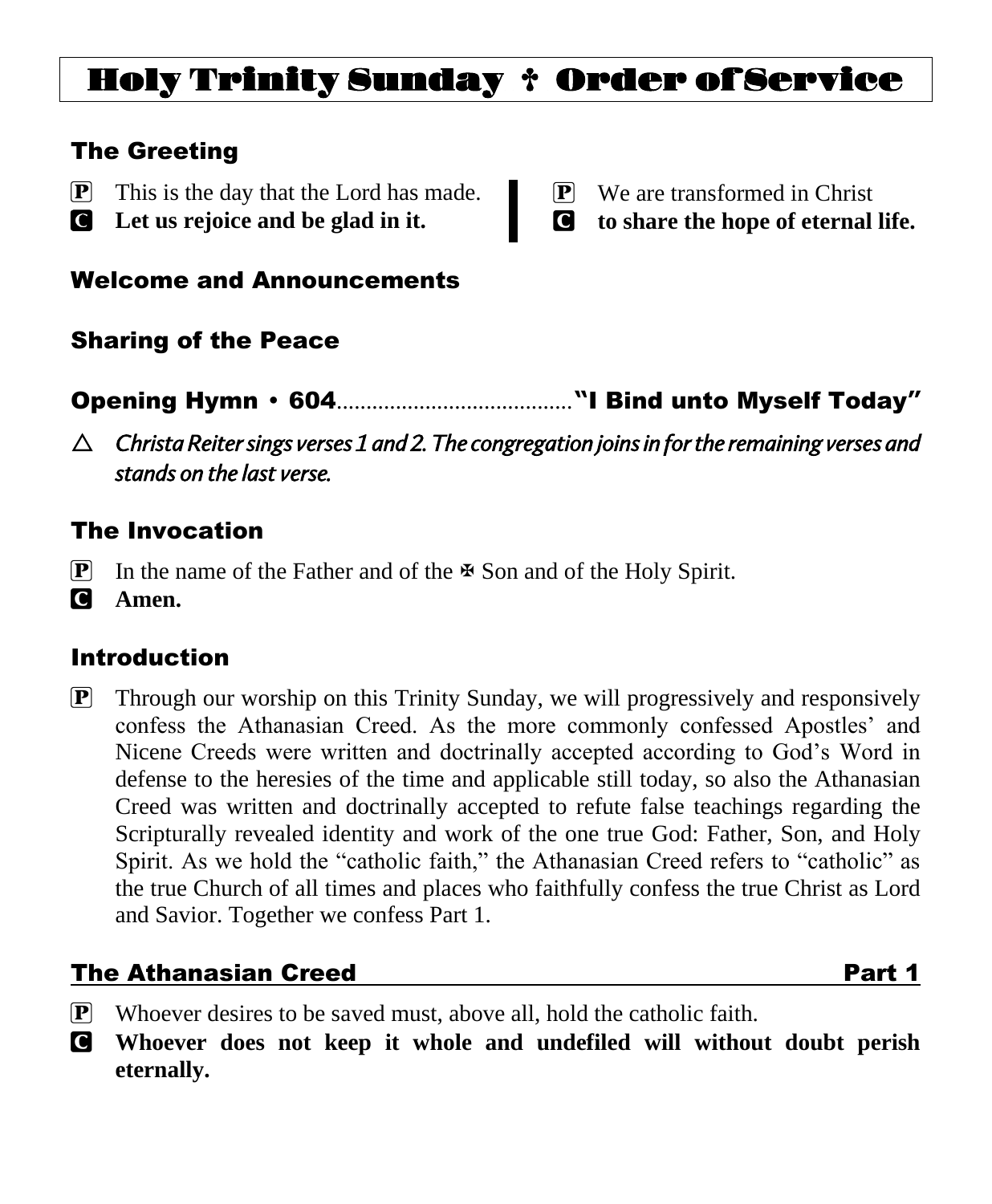- $\boxed{\mathbf{P}}$  And the catholic faith is this,
- C **that we worship one God in Trinity and Trinity in Unity, neither confusing the persons nor dividing the substance.**
- P For the Father is one person, the Son is another, and the Holy Spirit is another.
- C **But the Godhead of the Father and of the Son and of the Holy Spirit is one: the glory equal, the majesty coeternal.**
- P Such as the Father is, such is the Son, and such is the Holy Spirit:
- C **the Father uncreated, the Son uncreated, the Holy Spirit uncreated;**
- $\left| \mathbf{P} \right|$  the Father infinite, the Son infinite, the Holy Spirit infinite;
- C **the Father eternal, the Son eternal, the Holy Spirit eternal.**
- P And yet there are not three Eternals, but one Eternal,
- C **just as there are not three Uncreated or three Infinites, but one Uncreated and one Infinite.**
- P In the same way, the Father is almighty, the Son almighty, the Holy Spirit almighty;
- C **and yet there are not three Almighties, but one Almighty.**
- P So the Father is God, the Son is God, the Holy Spirit is God;
- C **and yet there are not three Gods, but one God.**
- P So the Father is Lord, the Son is Lord, the Holy Spirit is Lord;
- C **and yet there are not three Lords, but one Lord.**

# Confession and Absolution

- P As we approach our triune God and gather in His majestic name, we draw near with a true heart and confess our sins.
- C **Almighty God, Father of our Lord Jesus Christ, maker of all things, judge of all people, we admit and confess our sinfulness.**
- P We have turned away from one another in our thinking, speaking, and doing.
- C **We have done the evil You forbid and have not done the good You demand. We do repent and are truly sorry for these our sins.**
- $\boxed{\mathbf{P}}$  Have mercy on us, heavenly Father, because of the obedience of our Lord Jesus Christ, Your Son.
- C **Forgive us all that is past, and with the power of the Holy Spirit, move us to serve You faithfully. Set our feet upon the new path of life, that we may delight in Your will and walk in Your ways to the glory of Your holy name.**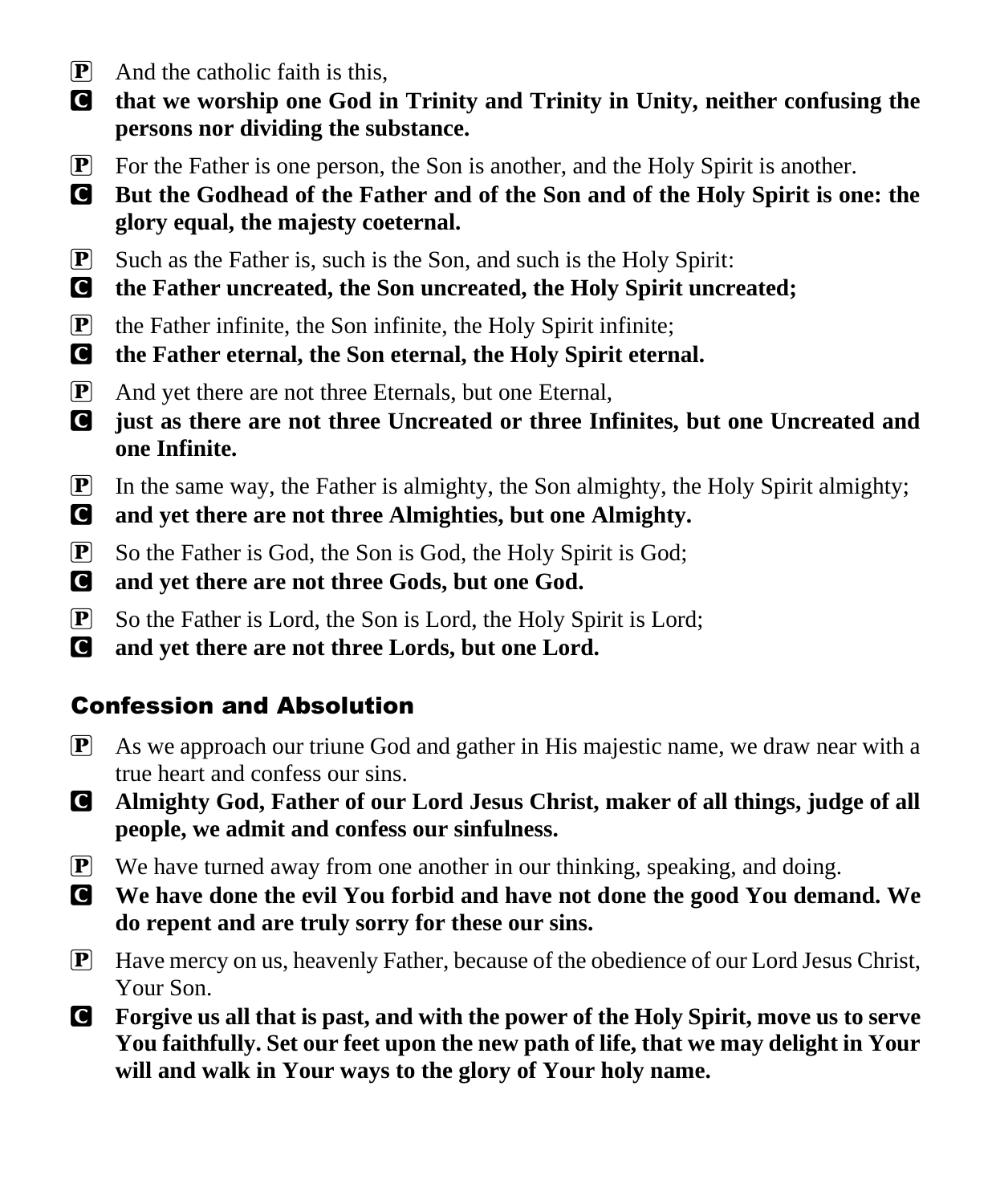- $\mathbf{P}$  Jesus says, "Truly, truly, I say to you, before Abraham was, I am" (John 8:58). He alone, with the Father and the Spirit, is the one who has promised forgiveness to those who repent of their sins and turn to Him. Therefore, as a called and ordained servant of the Word, I forgive you all your sins in the name of the Father and of the  $\mathbb{F}$  Son and of the Holy Spirit. God keep you in His grace by the Holy Spirit, lead you to greater faith and obedience, and bring you to live with Him forever, through Jesus Christ, our Lord.
- C **Amen.**

# The Introit ........................................................................................................ *Psalm 8*

- P O Lord, our Lord, how majestic is Your name in all the earth!
- C **You have set Your glory above the heavens.**
- P Out of the mouth of babes and infants, You have established strength
- C **because of Your foes, to still the enemy and the avenger.**
- $\boxed{\mathbf{P}}$  When I look at Your heavens, the work of Your fingers,
- C **the moon and the stars, which You have set in place,**
- $\boxed{\mathbf{P}}$  what is man that You are mindful of him,
- C **and the son of man that You care for him?**
- $\mathbf{P}$  Yet You have made him a little lower than the heavenly beings
- C **and crowned him with glory and honor.**
- P You have given him dominion over the works of Your hands;
- C **You have put all things under his feet,**
- P all sheep and oxen, and also the beasts of the field,
- C **the birds of the heavens, and the fish of the sea, whatever passes along the paths of the seas.**
- P O Lord, our Lord,
- C **how majestic is Your name in all the earth!**
- C **Glory be to the Father and to the Son and to the Holy Spirit; as it was in the beginning, is now, and will be forever. Amen.**

# The Kyrie

- $\overline{P}$  O Father, as You have graciously created all things,
- C **have mercy upon us.**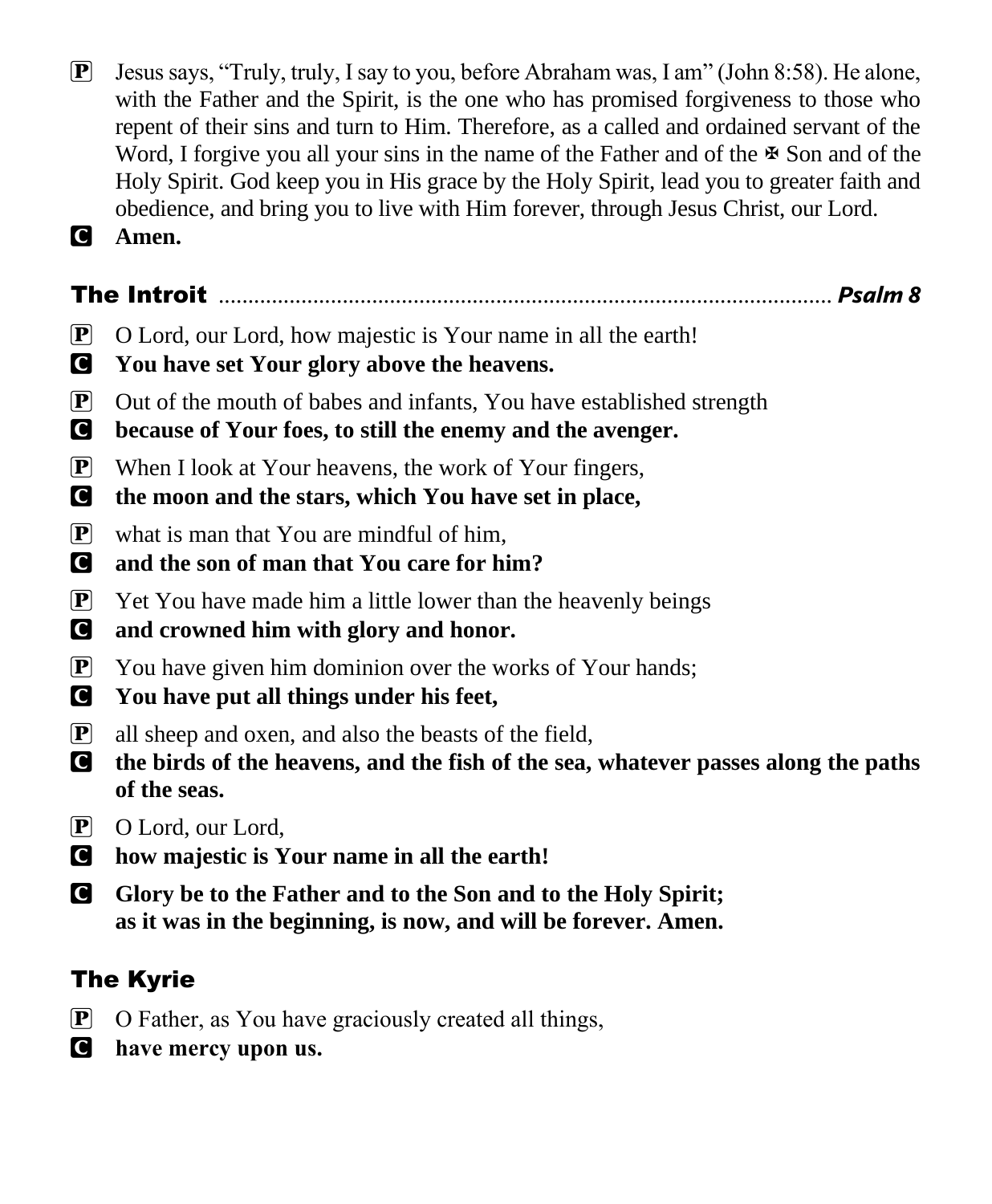- P O Christ, as You have bought us back to Your Father with Your holy, precious blood,
- C **have mercy upon us.**
- P O Holy Spirit, as You enlighten our hearts with the light of the Gospel,
- C **have mercy upon us.**

Hymn of Praise 822 .....................................**"**Alleluia! Let Praises Ring**"**

### The Salutation *2 Timothy 4:22*

- $\overline{P}$  The Lord be with you.
- C **And also with you.**

# The Prayer of the Day

P Let us pray.

Almighty and everlasting God, You have given us grace to acknowledge the glory of the eternal Trinity by the confession of a true faith and to worship the Unity in the power of the Divine Majesty. Keep us steadfast in this faith, and defend us from all adversities; for You, O Father, Son, and Holy Spirit, live and reign, one God, now and forever.

C **Amen.**

### The Old Testament Reading The Old Testament Reading

Does not wisdom call? Does not understanding raise her voice? **<sup>2</sup>** On the heights beside the way at the crossroads, she takes her stand; **<sup>3</sup>** beside the gates in front of the town, at the entrance of the portals, she cries aloud: <sup>4</sup> "To you, O men, I call, and my cry is to the children of man.

**<sup>22</sup>** "The LORD possessed me at the beginning of his work, the first of his acts of old. **<sup>23</sup>** Ages ago, I was set up, at the first, before the beginning of the earth. **<sup>24</sup>** When there were no depths, I was brought forth, when there were no springs abounding with water. **<sup>25</sup>** Before the mountains had been shaped, before the hills, I was brought forth, **<sup>26</sup>** before he had made the earth with its fields or the first of the dust of the world. **<sup>27</sup>** When he established the heavens, I was there; when he drew a circle on the face of the deep, **<sup>28</sup>** when he made firm the skies above, when he established the fountains of the deep, **<sup>29</sup>** when he assigned to the sea its limit, so that the waters might not transgress his command, when he marked out the foundations of the earth, **<sup>30</sup>** then I was beside him, like a master workman, and I was daily his delight, rejoicing before him always, **<sup>31</sup>** rejoicing in his inhabited world and delighting in the children of man."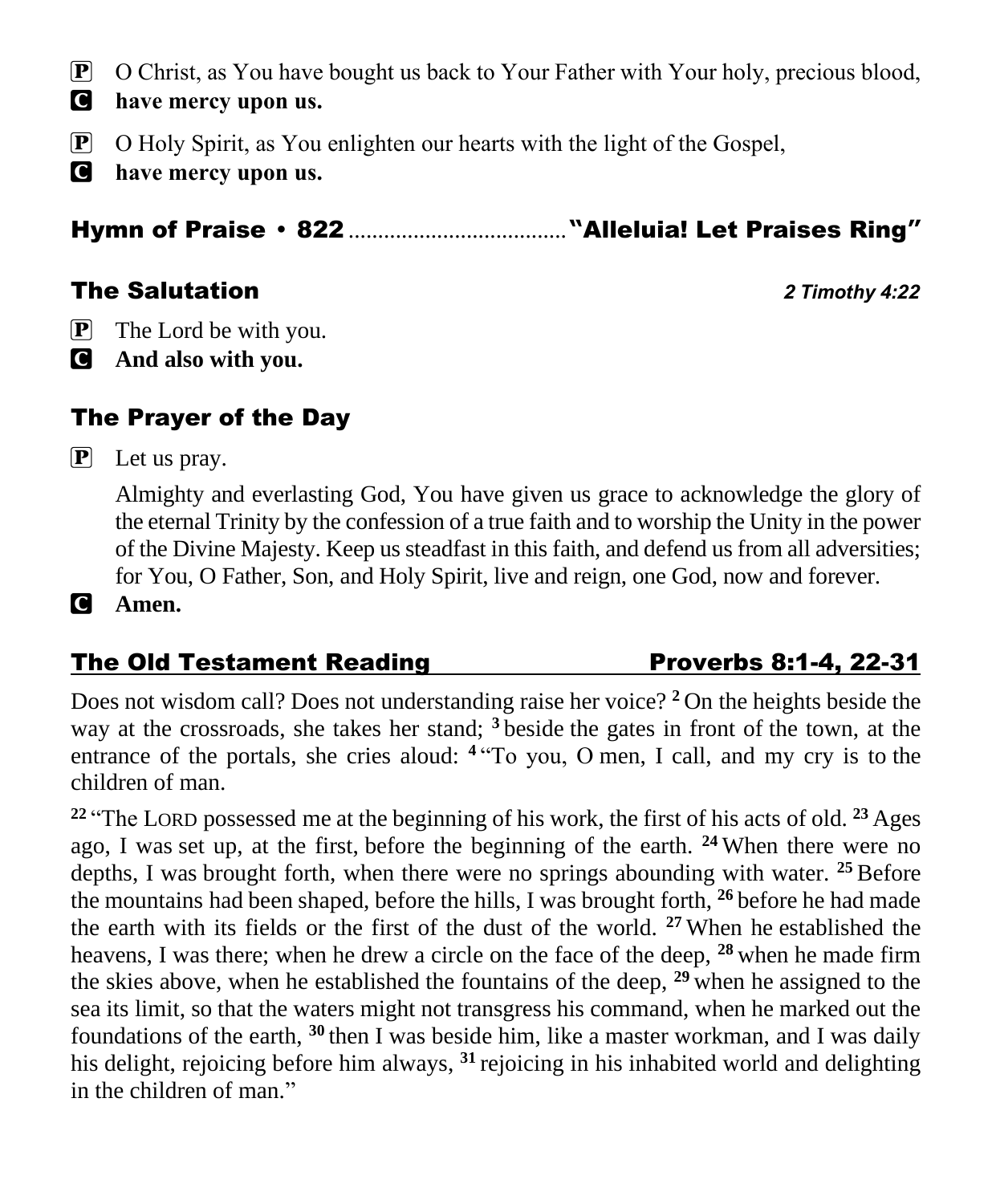C **Thanks be to God.**

# The Second Reading The Second Reading and Acts 2:14a, 22-36

**<sup>14</sup>** But Peter, standing with the eleven, lifted up his voice and addressed them:

**<sup>22</sup>** "Men of Israel, hear these words: Jesus of Nazareth, a man attested to you by God with mighty works and wonders and signs that God did through him in your midst, as you yourselves know—**<sup>23</sup>** this Jesus, delivered up according to the definite plan and foreknowledge of God, you crucified and killed by the hands of lawless men. **<sup>24</sup>**God raised him up, loosing the pangs of death, because it was not possible for him to be held by it. **<sup>25</sup>**For David says concerning him,

"'I saw the Lord always before me,

for he is at my right hand, that I may not be shaken;

- **<sup>26</sup>** therefore, my heart was glad, and my tongue rejoiced; my flesh also will dwell in hope.
- **<sup>27</sup>** For you will not abandon my soul to Hades or let your Holy One see corruption.
- **<sup>28</sup>** You have made known to me the paths of life;

you will make me full of gladness with your presence.'

**<sup>29</sup>** "Brothers, I may say to you with confidence about the patriarch David, that he both died and was buried, and his tomb is with us to this day. **<sup>30</sup>** Being therefore a prophet and knowing that God had sworn with an oath to him that he would set one of his descendants on his throne, **<sup>31</sup>** he foresaw and spoke about the resurrection of the Christ, that he was not abandoned to Hades, nor did his flesh see corruption. **<sup>32</sup>** This Jesus God raised up, and of that we all are witnesses. **<sup>33</sup>**Being therefore exalted at the right hand of God and having received from the Father the promise of the Holy Spirit, he has poured out this that you yourselves are seeing and hearing. **<sup>34</sup>** For David did not ascend into the heavens, but he himself says,

"The Lord said to my Lord,

"Sit at my right hand,

**35** until I make your enemies your footstool."'

**<sup>36</sup>** Let all the house of Israel therefore know for certain that God has made him both Lord and Christ, this Jesus, whom you crucified."

- $\mathbf{P}$  This is the Word of the Lord.
- C **Thanks be to God.**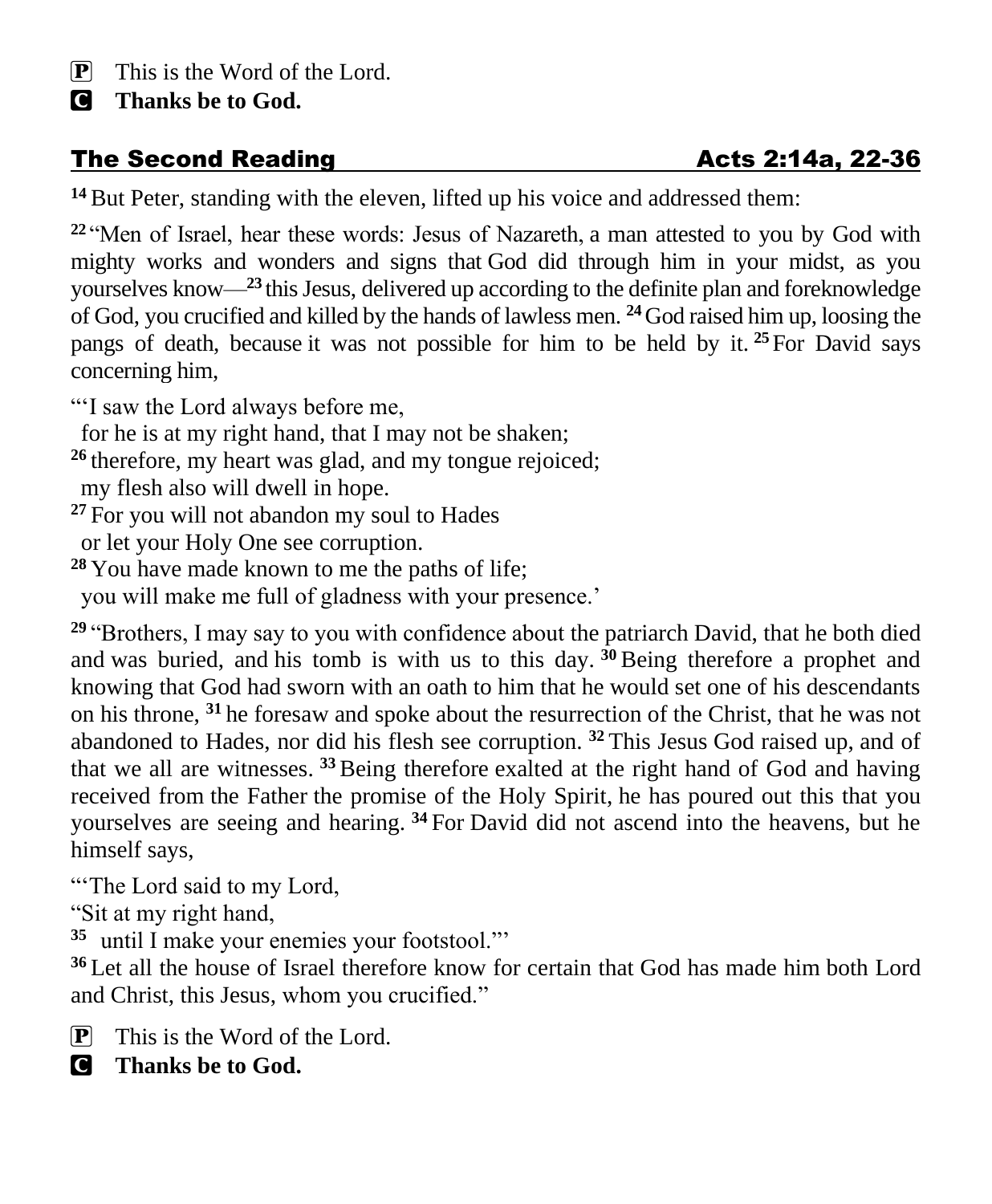## The Athanasian Creed **Part 2**

- $\mathbf{P}$  Just as we are compelled by the Christian truth to acknowledge each distinct person as God and Lord, so also are we prohibited by the catholic religion to say that there are three Gods or Lords.
- C **The Father is not made nor created nor begotten by anyone.**
- P The Son is neither made nor created but begotten of the Father alone.
- C **The Holy Spirit is of the Father and of the Son, neither made nor created nor begotten, but proceeding.**
- P Thus, there is one Father, not three Fathers; one Son, not three Sons; one Holy Spirit, not three Holy Spirits.
- C **And in this Trinity, none is before or after another; none is greater or less than another;**
- $\mathbf{P}$  but the whole three persons are coeternal with each other and coequal, so that in all things, as has been stated above, the Trinity in Unity and Unity in Trinity is to be worshiped.
- C **Therefore, whoever desires to be saved must think thus about the Trinity.**

# Alleluia and Verse



# The Holy Gospel John 8:48-59

 $\mathbf{P}$  The Holy Gospel according to St. John, the eighth chapter.

**G** Glory to You, O Lord.

**<sup>48</sup>** The Jews answered him, "Are we not right in saying that you are a Samaritan and have a demon?" **<sup>49</sup>** Jesus answered, "I do not have a demon, but I honor my Father, and you dishonor me. **<sup>50</sup>** Yet I do not seek my own glory; there is One who seeks it, and he is the judge. **<sup>51</sup>** Truly, truly, I say to you, if anyone keeps my word, he will never see death." **<sup>52</sup>** The Jews said to him, "Now we know that you have a demon! Abraham died, as did the prophets, yet you say, 'If anyone keeps my word, he will never taste death.' **<sup>53</sup>** Are you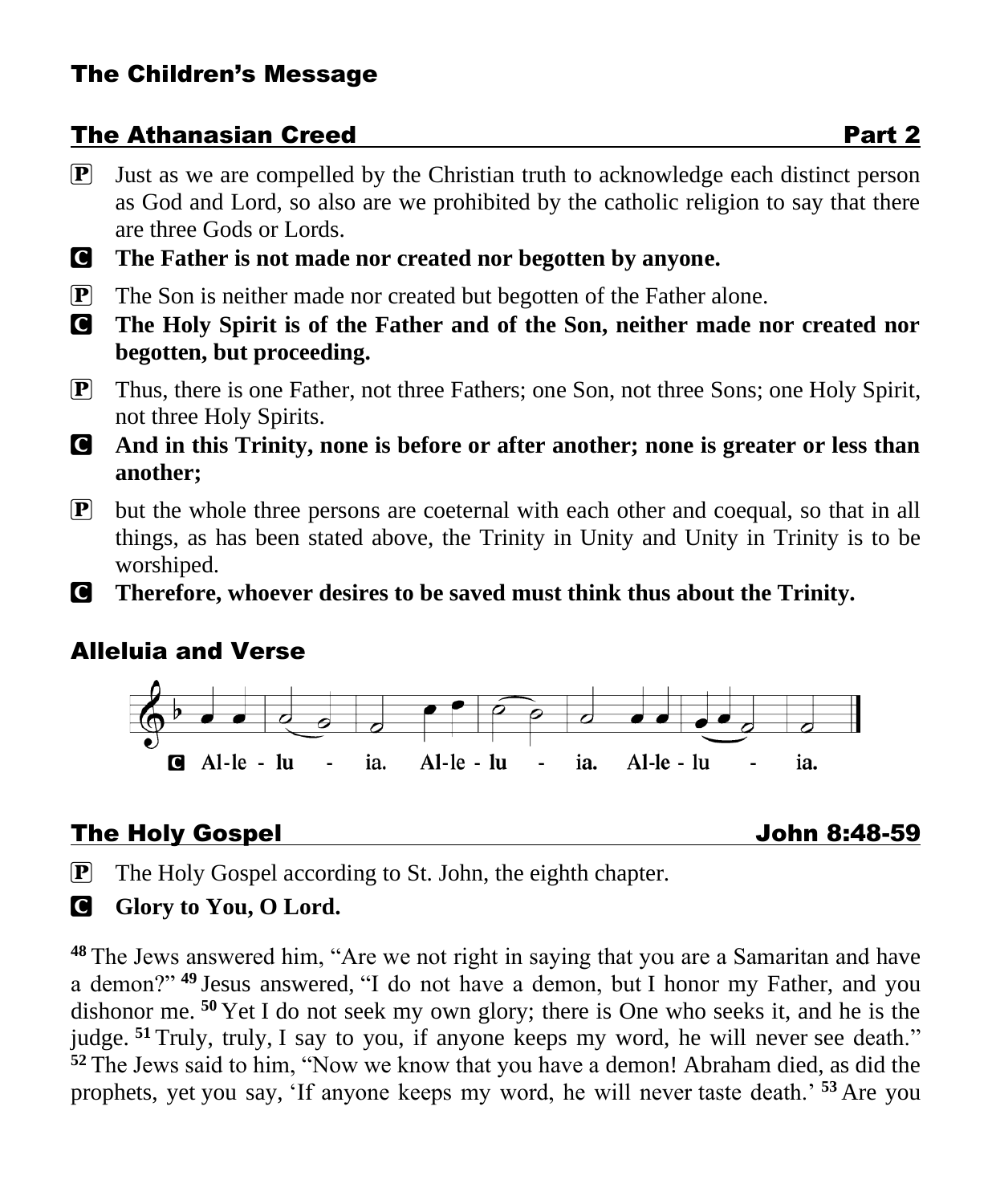greater than our father Abraham, who died? And the prophets died! Who do you make yourself out to be?" **<sup>54</sup>** Jesus answered, "If I glorify myself, my glory is nothing. It is my Father who glorifies me, of whom you say, 'He is our God.' **<sup>55</sup>** But you have not known him. I know him. If I were to say that I do not know him, I would be a liar like you, but I do know him, and I keep his word. **<sup>56</sup>** Your father Abraham rejoiced that he would see my day. He saw it and was glad." **<sup>57</sup>** So the Jews said to him, "You are not yet fifty years old, and have you seen Abraham?" **<sup>58</sup>** Jesus said to them, "Truly, truly, I say to you, before Abraham was, I am." **<sup>59</sup>** So they picked up stones to throw at him, but Jesus hid himself and went out of the temple.

- P This is the Gospel of the Lord.
- C **Praise to You, O Christ.**

# Sermon Hymn 941............. **"**We Praise You and Acknowledge You**"**

## The Sermon

# The Athanasian Creed **Part 3**

- $\mathbf{P}$  As we confess in this creed the work and identity of the one true God, Father, Son, and Holy Spirit, with all founded in and supported throughout Scripture, the Athanasian Creed closes with a reminder of judgment and the Last Day to come. Though reference is made to works, works are not the basis of our salvation. Only those who by faith believe in Jesus Christ for salvation are able to do good works in God's sight, and the good works done are fruits of the saving faith in Christ given through the Holy Spirit.
- P But it is also necessary for everlasting salvation that one faithfully believe the incarnation of our Lord Jesus Christ.
- C **Therefore, it is the right faith that we believe and confess that our Lord Jesus Christ, the Son of God, is at the same time both God and man.**
- P He is God, begotten from the substance of the Father before all ages; and He is man, born from the substance of His mother in this age:
- C **perfect God and perfect man, composed of a rational soul and human flesh;**
- $\boxed{\mathbf{P}}$  equal to the Father with respect to His divinity, less than the Father with respect to His humanity.
- C **Although He is God and man, He is not two, but one Christ:**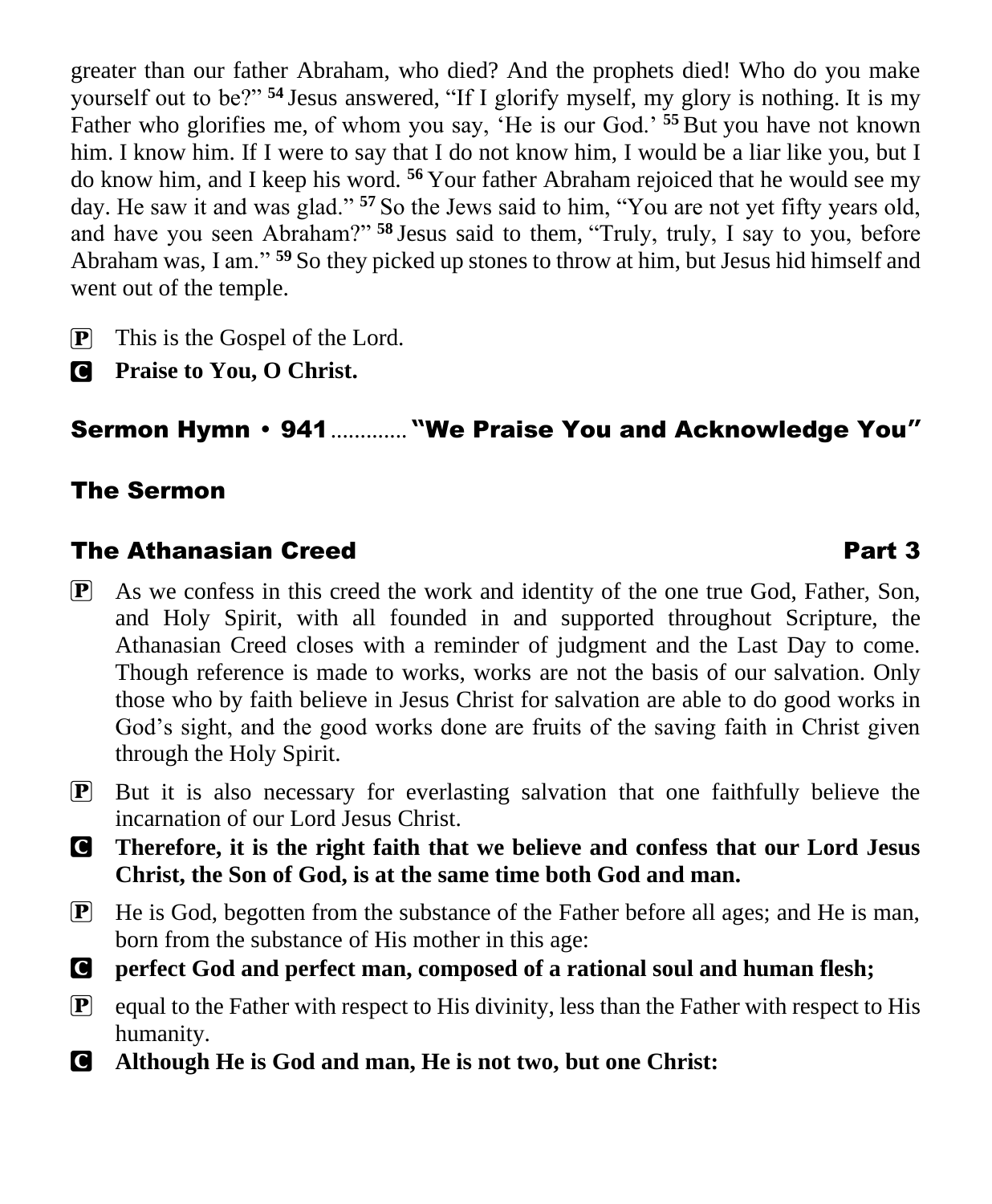- $\mathbf{P}$  one, however, not by the conversion of the divinity into flesh, but by the assumption of the humanity into God;
- C **one altogether, not by confusion of substance, but by unity of person.**
- P For as the rational soul and flesh is one man, so God and man is one Christ,
- C **who suffered for our salvation, descended into hell, rose again the third day from the dead,**
- P ascended into heaven, and is seated at the right hand of the Father, God Almighty, from whence He will come to judge the living and the dead.
- C **At His coming, all people will rise again with their bodies and give an account concerning their own deeds.**
- $\boxed{\mathbf{P}}$  And those who have done good will enter into eternal life, and those who have done evil into eternal fire.
- C **This is the catholic faith; whoever does not believe it faithfully and firmly cannot be saved.**

The Offering *Thank you for your support of Holy Cross!*

### **Three ways to give:**

- 1) **at church** (the offering plate is at the entrance to the sanctuary)
- 2) **online giving** at **[www.holycrossstegen.org](http://www.holycrossstegen.org/)**
- 3) **by mail**

# **The Offertory** *Psalm 51:10-12*

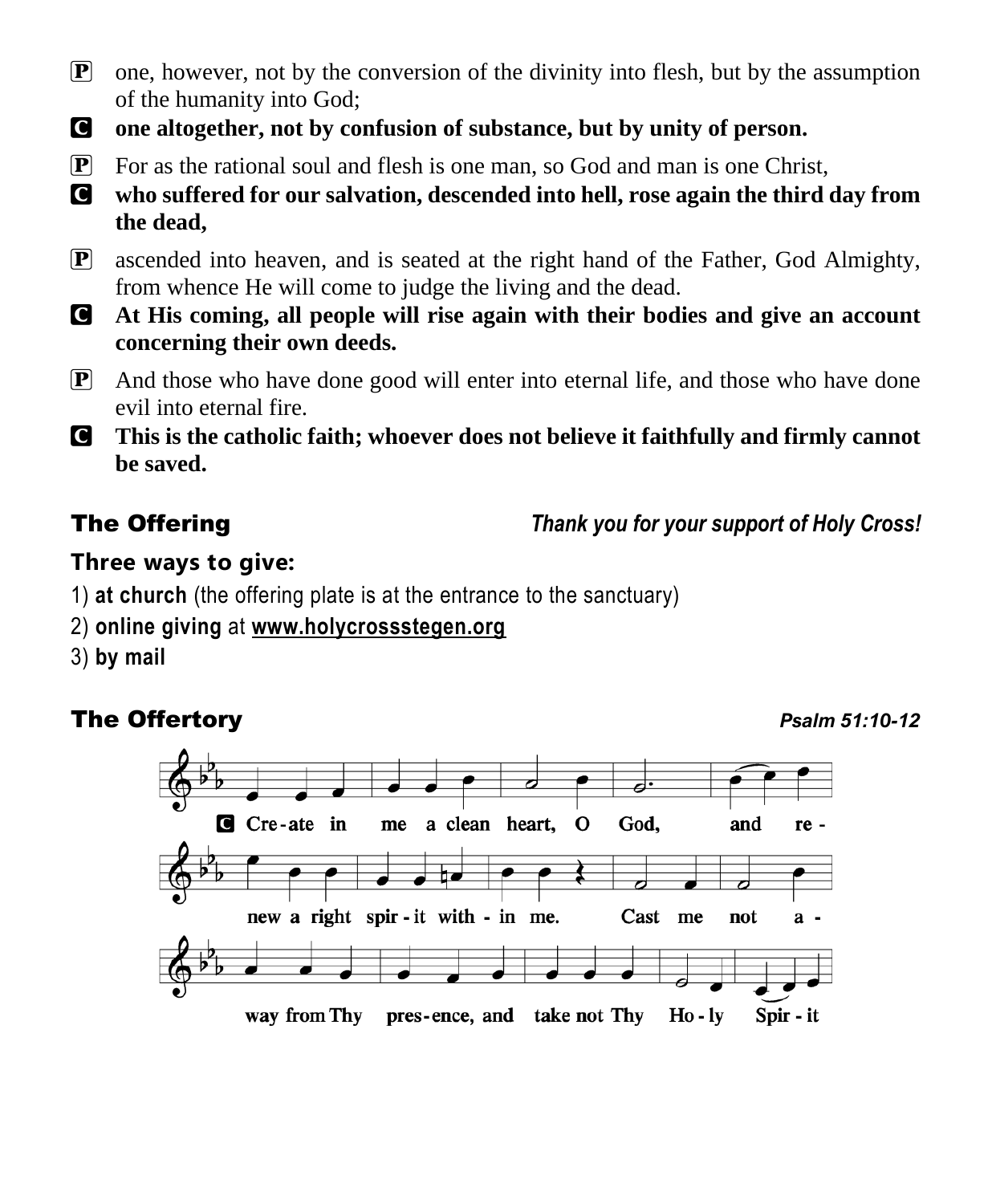

# The Prayer of the Church

 $\boxed{\mathbf{P}}$  Let us pray for the whole people of God in Christ Jesus and for all people according to their needs.

Before Abraham was, You were and are and ever will be—Father, Son, and Holy Spirit. From You comes all that is from creation to redemption in Jesus Christ. Your grace preserves all things. Grant us continued faith and trust in who You have revealed Yourself to be, that we trust in Your mercy and rejoice in the forgiveness accomplished for us through all our days. Lord, in Your mercy,

#### C **hear our prayer.**

P Ever-uniting Lord—Father, Son, and Holy Spirit—join us together in fellowship with one another and with You. Give us Your Spirit, that all may confess truly and faithfully Your Word and live in harmony of doctrine and life. As we prepare to receive the gifts You have prepared—Christ's body and blood for the forgiveness of sins—in, with, and under the bread and the wine, nourish the faith You give as we gather together in Your presence. Lord, in Your mercy,

#### C **hear our prayer.**

P Ever-sustaining Lord—Father, Son, and Holy Spirit—we worship You not as we ought but as we are able, within the frailty of our minds that struggle to understand and hearts that struggle against sin and unbelief. Guard us by Your Spirit, that we not grow weary nor lose sight of the goal before us. Work in us to display the good works of Him who has called us from darkness into His marvelous light. Lord, in Your mercy,

#### C **hear our prayer.**

P Ever-providing Lord—Father, Son, and Holy Spirit—You have suffered fully the cost of love through the only-begotten Son, Jesus Christ. Give healing and peace to all who are afflicted, and give Your comfort to the grieving and dying. We lift up to You those who have requested our prayer, [*especially . . .*], those whose needs are known only to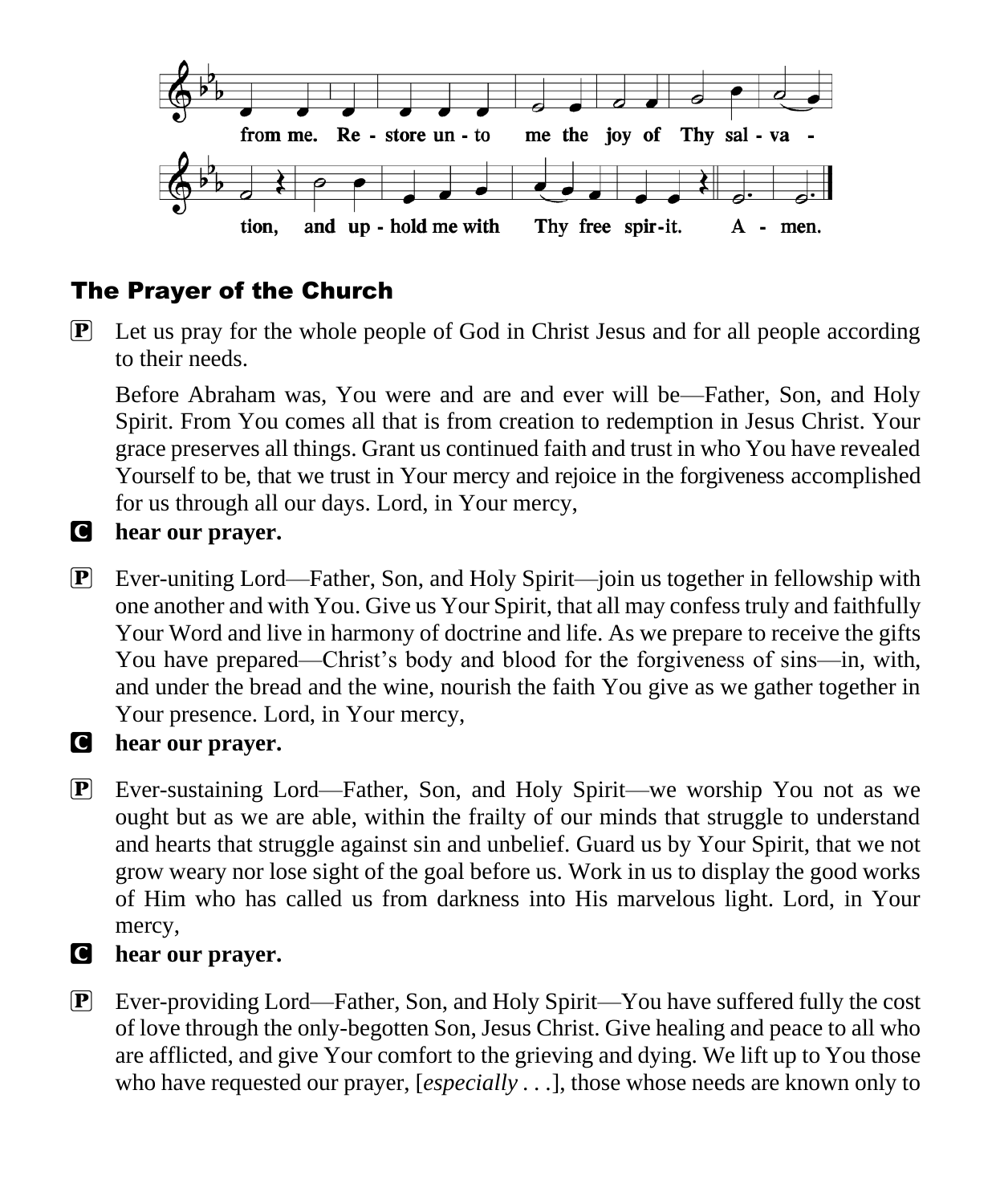You, and those in our hearts [*silence for private prayer*]. Give them all that is needful so they may endure trials confident of Your presence and grace sufficient for every need. Lord, in Your mercy,

### C **hear our prayer.**

- P Ever-present Lord—Father, Son, and Holy Spirit—renew us by Your Word and Spirit. Where we lack love and compassion, build us up in Christ. When distracted by the temporal things of this world, draw our eyes upon our Savior You have given. Grant Your presence and strengthen our trust in Your promises made, fulfilled, and yet to come, that we be found faithful at Your time, and be forever together with those who have gone before us to Your kingdom without end. Lord, in Your mercy,
- C **hear our prayer.**

#### *Additional petitions may follow.*

- P All these things we pray to You, through Christ Jesus, for You live and reign as the triune and eternal God, Father, Son, and Holy Spirit, who always has been and always will be.
- C **Amen.**

# Service of the Sacrament

# The Preface

| $\boxed{\mathbf{P}}$ The Lord be with you.                                                                                                                                                                                                                                                     | 2 Timothy 4:22        |
|------------------------------------------------------------------------------------------------------------------------------------------------------------------------------------------------------------------------------------------------------------------------------------------------|-----------------------|
| <b>And also with you.</b>                                                                                                                                                                                                                                                                      |                       |
| $\left[\mathbf{P}\right]$ Lift up your hearts.<br><b>Q</b> We lift them to the Lord.                                                                                                                                                                                                           | <b>Colossians 3:1</b> |
| $\boxed{\mathbf{P}}$ Let us give thanks to the Lord our God.<br>the second contract of the contract of the contract of the contract of the contract of the contract of the contract of the contract of the contract of the contract of the contract of the contract of the contract of the con | Psalm 136             |

C **It is right to give Him thanks and praise.** 

# The Proper Preface

 $\mathbf{P}$  It is truly good, right, and salutary that we should at all times and in all places give thanks to You, holy Lord, almighty Father, everlasting God, who with Your onlybegotten Son and the Holy Spirit are one God, one Lord. In the confession of the only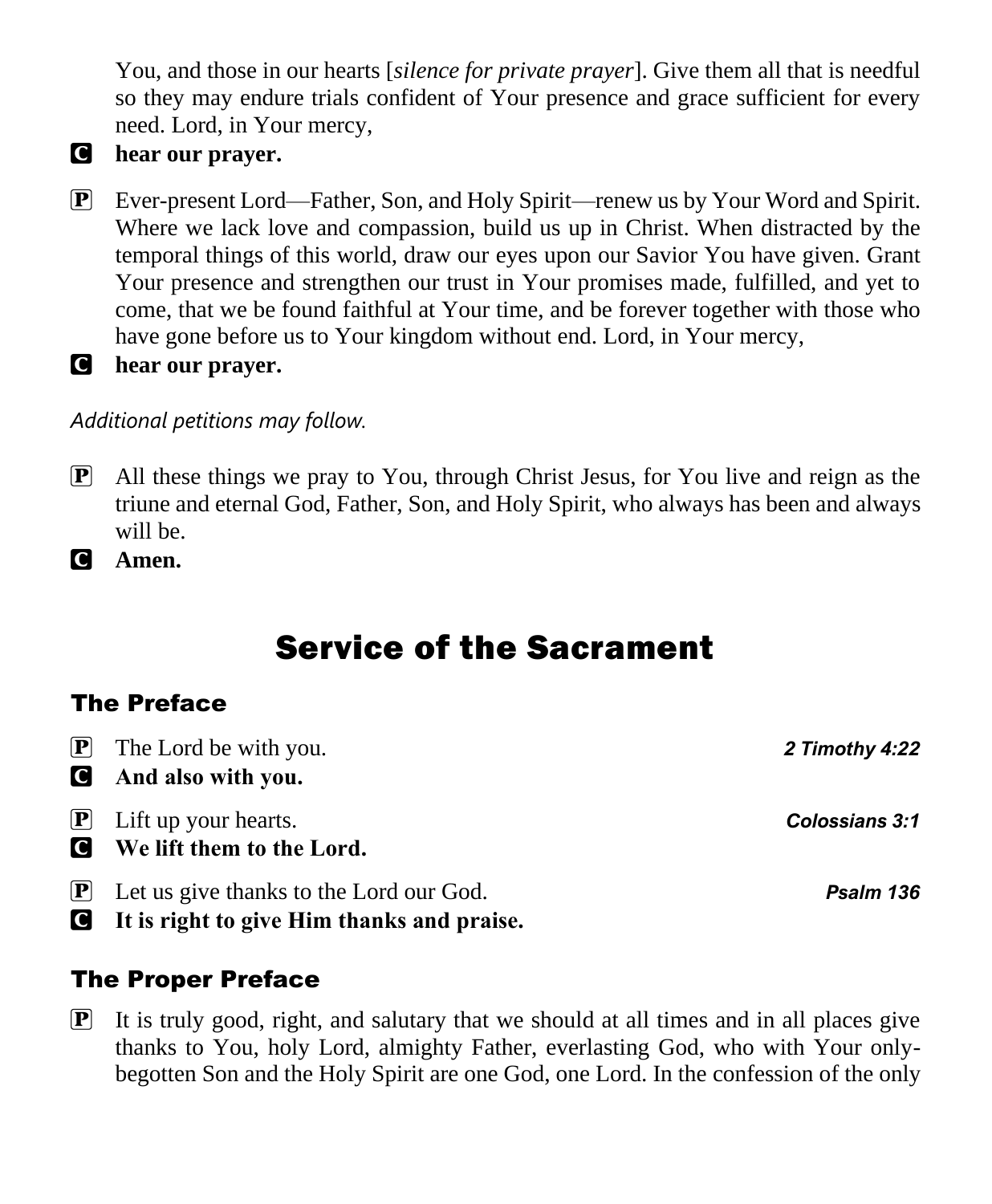true God, we worship the Trinity in person and the Unity in substance, of majesty coequal. Therefore, with angels and archangels and with all the company of heaven, we laud and magnify Your glorious name, evermore praising You and saying:



## The Prayer of Thanksgiving

- P Blessed are You, Lord of heaven and earth, for You have had mercy on those whom You created and sent Your only-begotten Son into our flesh to bear our sin and be our Savior. With repentant joy, we receive the salvation accomplished for us by the all-availing sacrifice of His body and His blood on the cross. Gathered in the name and the remembrance of Jesus, we beg You, O Lord, to forgive, renew, and strengthen us with Your Word and Spirit. Grant us faithfully to eat His body and drink His blood as He bids us do in His own testament. Gather us together, we pray, from the ends of the earth to celebrate with all the faithful the marriage feast of the Lamb in His kingdom, which has no end. Graciously receive our prayers; deliver and preserve us. To You alone, O Father, be all glory, honor, and worship, with the Son and the Holy Spirit, one God, now and forever.
- C **Amen.**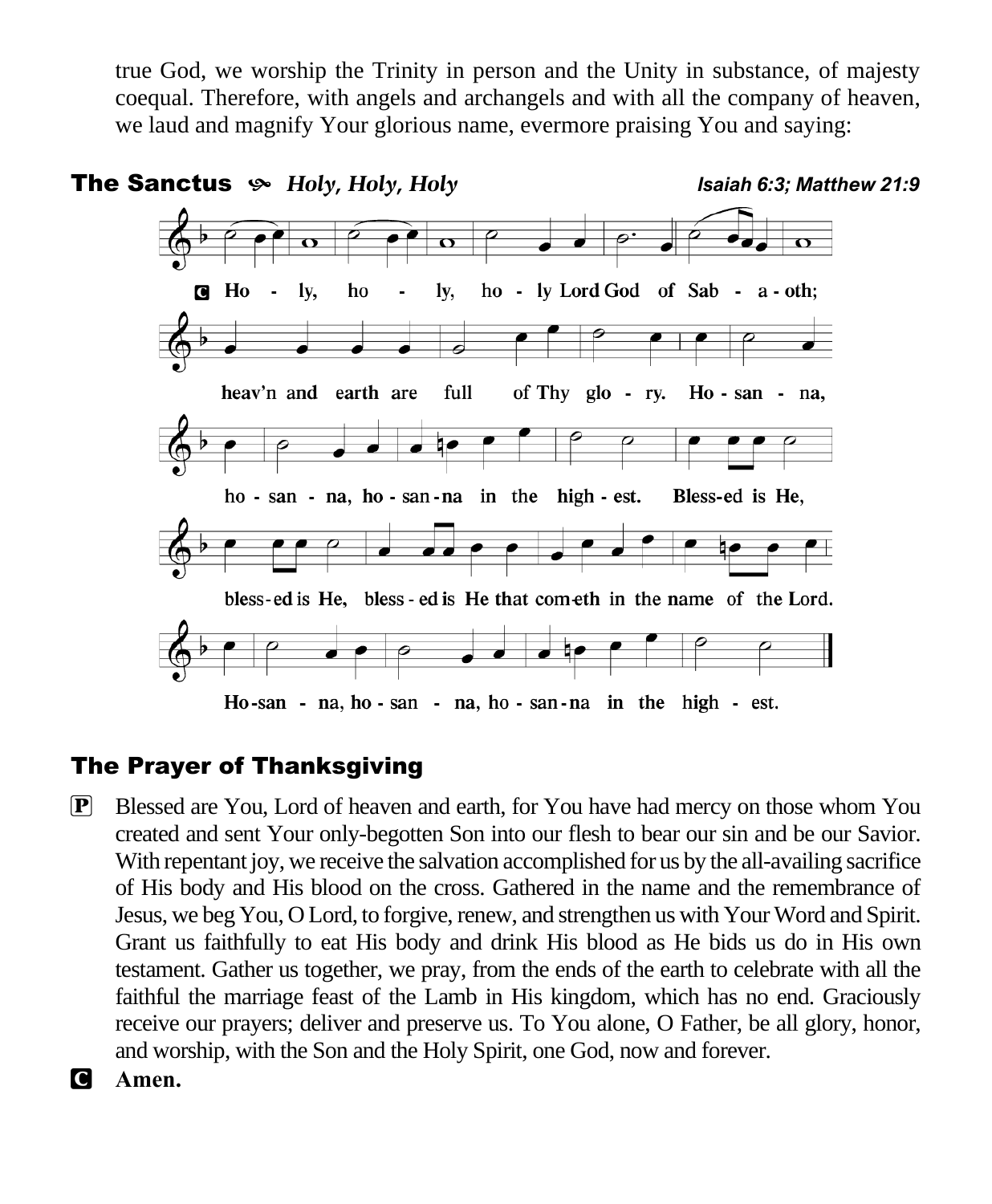## The Words of Our Lord *Matthew 26:26-28*

P Our Lord Jesus Christ, on the night when He was betrayed, took bread, and when He had given thanks, He broke it and gave it to the disciples and said: "Take, eat; this is My  $\pm$  body, which is given for you. This do in remembrance of Me."

In the same way also He took the cup after supper, and when He had given thanks, He gave it to them, saying: "Drink of it, all of you; this cup is the new testament in My  $\pm$ blood, which is shed for you for the forgiveness of sins. This do, as often as you drink it, in remembrance of Me."

## The Proclamation of Christ *1 Corinthians 11:26; Revelation 22:20*

P As often as we eat this bread and drink this cup, we proclaim the Lord's death until He comes.



#### C **Amen. Come, Lord Jesus.**

P O Lord Jesus, only Son of the Father, in giving us Your body and blood to eat and to drink, You lead us to remember and confess Your holy cross and passion, Your blessed death, Your rest in the tomb, Your resurrection from the dead, Your ascension into heaven, and Your coming for the final judgment. So remember us in Your kingdom, and teach us to pray:

### **The Lord's Prayer** *Matthew 6:9-13* Matthew 6:9-13

C **Our Father, who art in heaven, hallowed be Thy name, Thy kingdom come, Thy will be done on earth as it is in heaven; give us this day our daily bread; and forgive us our trespasses as we forgive those who trespass against us; and lead us not into temptation, but deliver us from evil. For Thine is the kingdom and the power and the glory forever and ever. Amen.**

#### **The Pax Domini**  $\gg$  The Peace of the Lord *John 20:19*

- $\mathbf{P}$  The peace of the Lord be with you always.
- C **Amen.**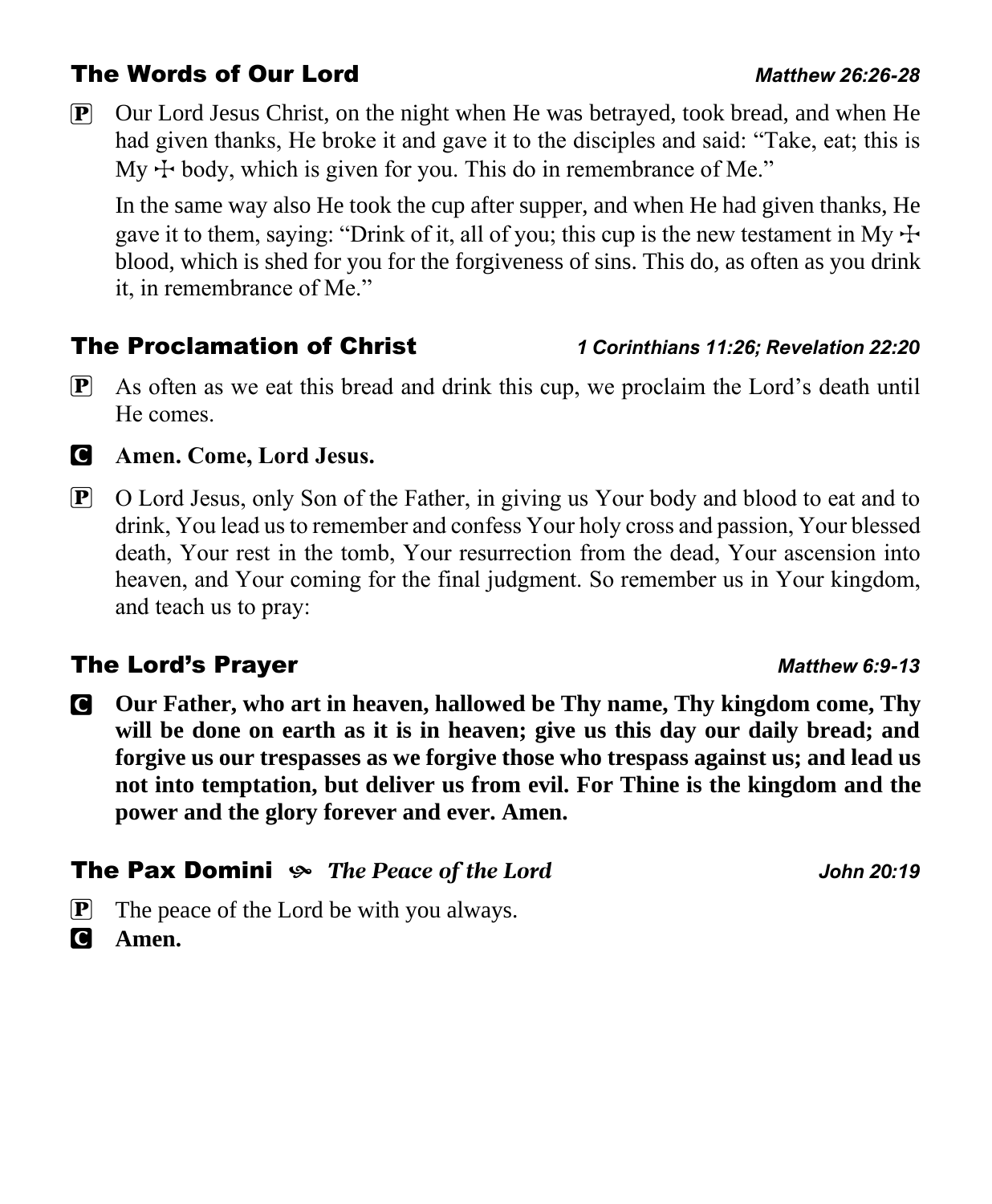





*The Distribution of Holy Communion The Bible teaches that Jesus gives us His very body and blood along with bread and wine. We believe the Lord's Supper is a means of grace in that it provides forgiveness of sins and strengthening of our faith. The Bible also teaches us to examine ourselves prior to receiving the meal.* 

*Participants are encouraged to ask these questions: Do I believe that I am a sinner and am truly sorry for my sins? Do I believe Jesus Christ is my Savior and that it is His true body and blood given to me along with the bread and wine? Do I intend with the help of God to repent of sin as I seek to follow Him?* 

*If you have not been instructed in this teaching on Holy Communion, are in doubt, or hold to a different confession of faith, please come forward and cross your arms to indicate that you would like a blessing.* 

## Communion Hymn 633 ............**"**At the Lamb's High Feast We Sing**"**

*Please stand on the last verse.* 

Communion Hymn 507.................................................... **"**Holy, Holy, Holy**"**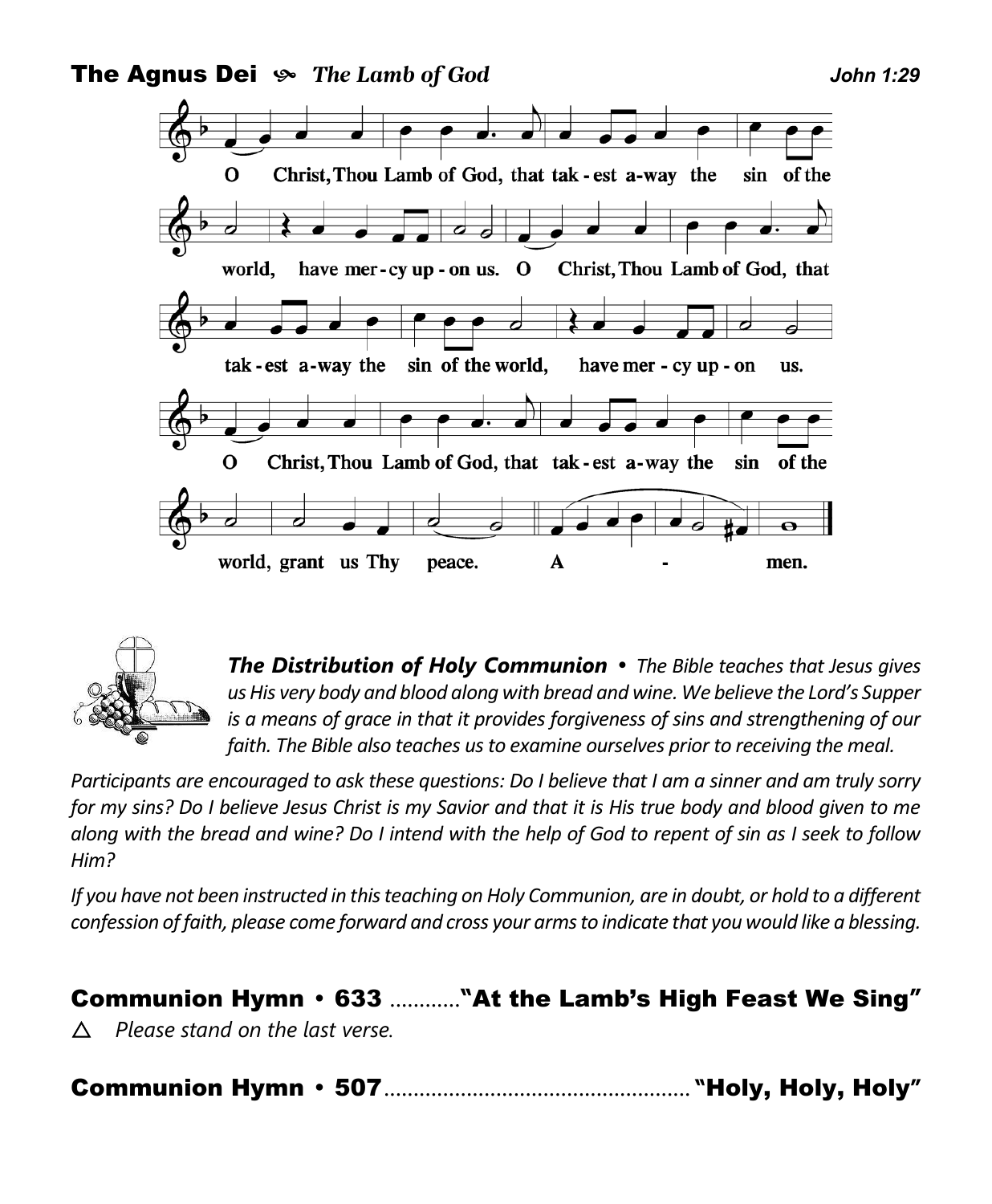

#### The Post-Communion Thanksgiving

P Let us pray.

We give thanks to You, almighty God, that You have refreshed our spirits, nourished our faith, and forgiven our sins. Bless our days ahead, and keep us sanctified in the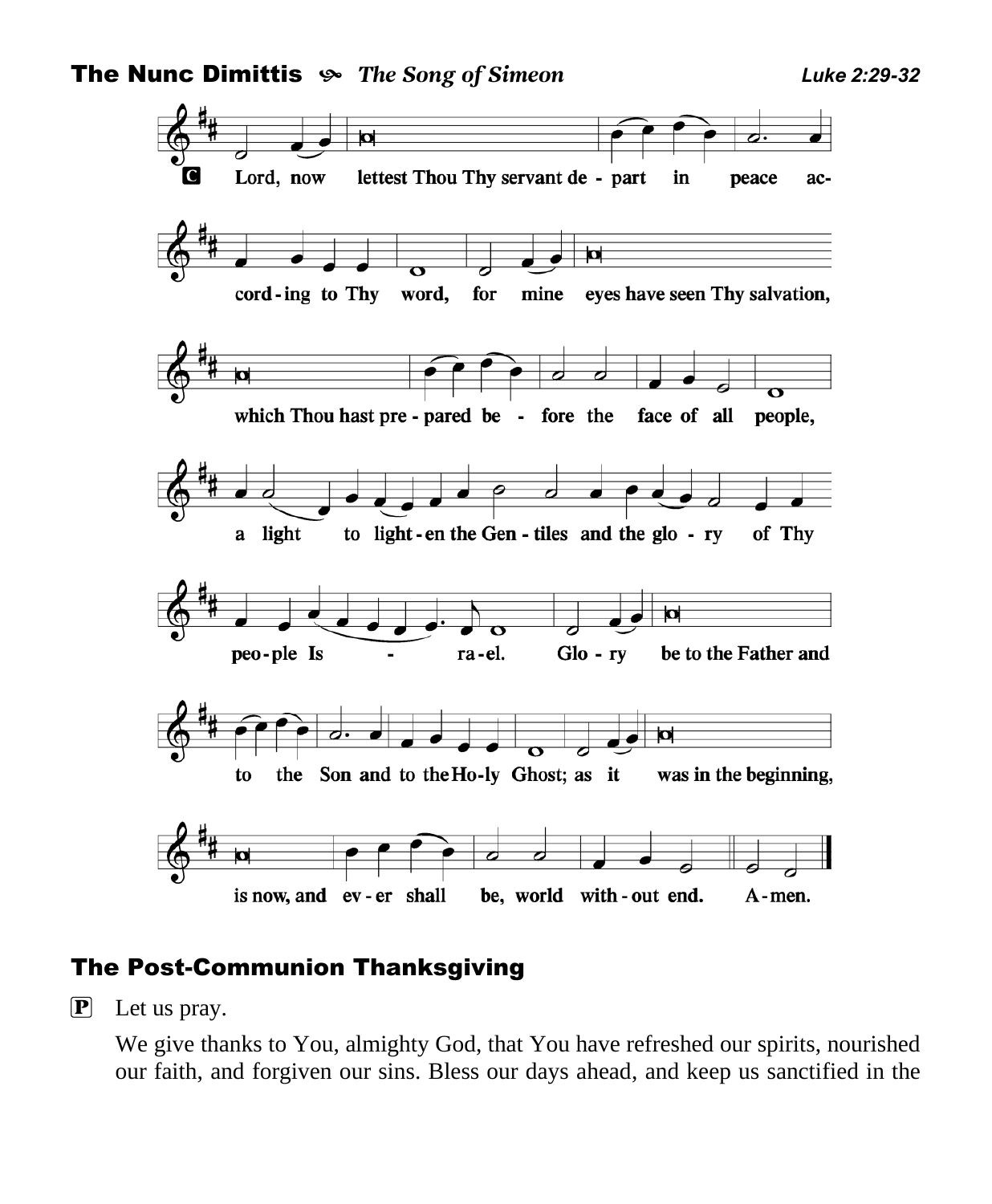truth, that we remain together as one Body in the confession and proclamation of You, Father, Son, and Holy Spirit, one God, now and forever.

C **Amen.**

# The Benediction *Numbers 6:24-26*

P The Lord bless you and keep you. The Lord make His face shine on you and be gracious to you. The Lord look upon you with favor and  $\Phi$  give you peace.

C **Amen.**

Closing Hymn 506 ..................................... **"**Glory Be to God the Father**"** \_\_\_\_\_\_\_\_\_\_\_\_\_\_\_\_\_\_\_\_\_\_\_\_\_\_\_\_\_\_\_\_\_\_\_\_\_\_\_\_\_\_\_\_\_\_\_\_\_\_\_\_\_\_\_\_\_\_\_\_\_\_\_\_\_\_\_\_\_\_\_\_



# SERVING TODAY

Pastor Craig Reiter

Organist: Michael Fitzsimmons

Keyboardist: Christa Reiter

# *Acknowledgments*

*Creative Worship for the Lutheran Parish*, Series C, Quarter 3. Copyright © 2022 Concordia Publishing House. All rights reserved. Used by permission.

Divine Service Setting Three from *Lutheran Service Book* © 2006 Concordia Publishing House. Reprinted with permission.

Unless otherwise indicated, all scripture quotations are from *The Holy Bible, English Standard Version*, copyright © 2001 by Crossway Bibles, a division of Good News Publishers. Used by permission. All rights reserved.

Created by *Lutheran Service Builder* © 2022 Concordia Publishing House.